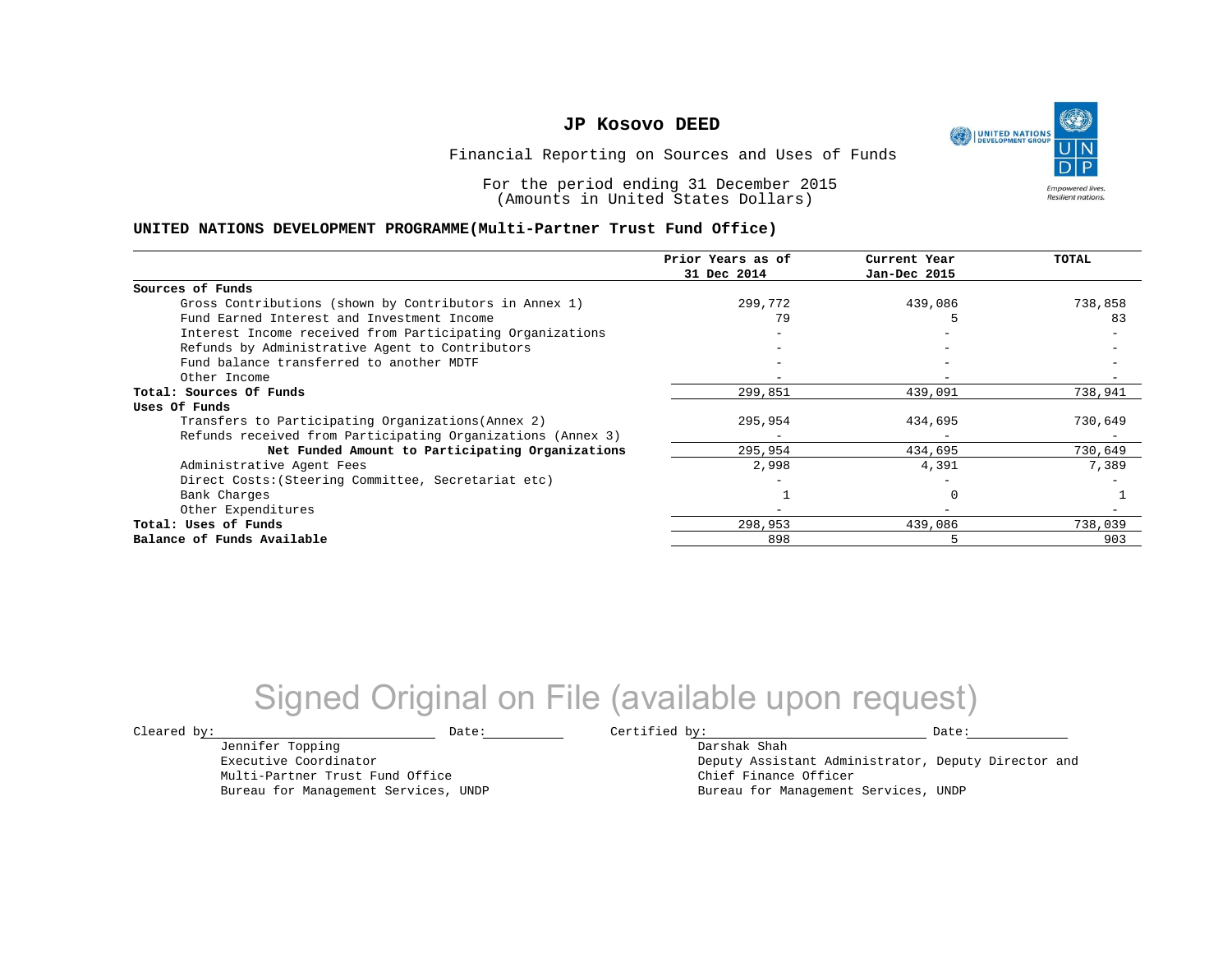

Financial Reporting on Sources and Uses of Funds

For the period ending 31 December 2015 (Amounts in United States Dollars)

#### **UNITED NATIONS DEVELOPMENT PROGRAMME(Multi-Partner Trust Fund Office)**

**Annex - 1: Gross Contributions**

|                       | Prior Years as of | Current Year | TOTAL   |
|-----------------------|-------------------|--------------|---------|
|                       | 31 Dec 2014       | Jan-Dec 2015 |         |
| Contributors          |                   |              |         |
| GOVERNMENT OF FINLAND | 299,772           | 439,086      | 738,858 |
| Total: Contributions  | 299,772           | 439,086      | 738,858 |

## Signed Original on File (available upon request)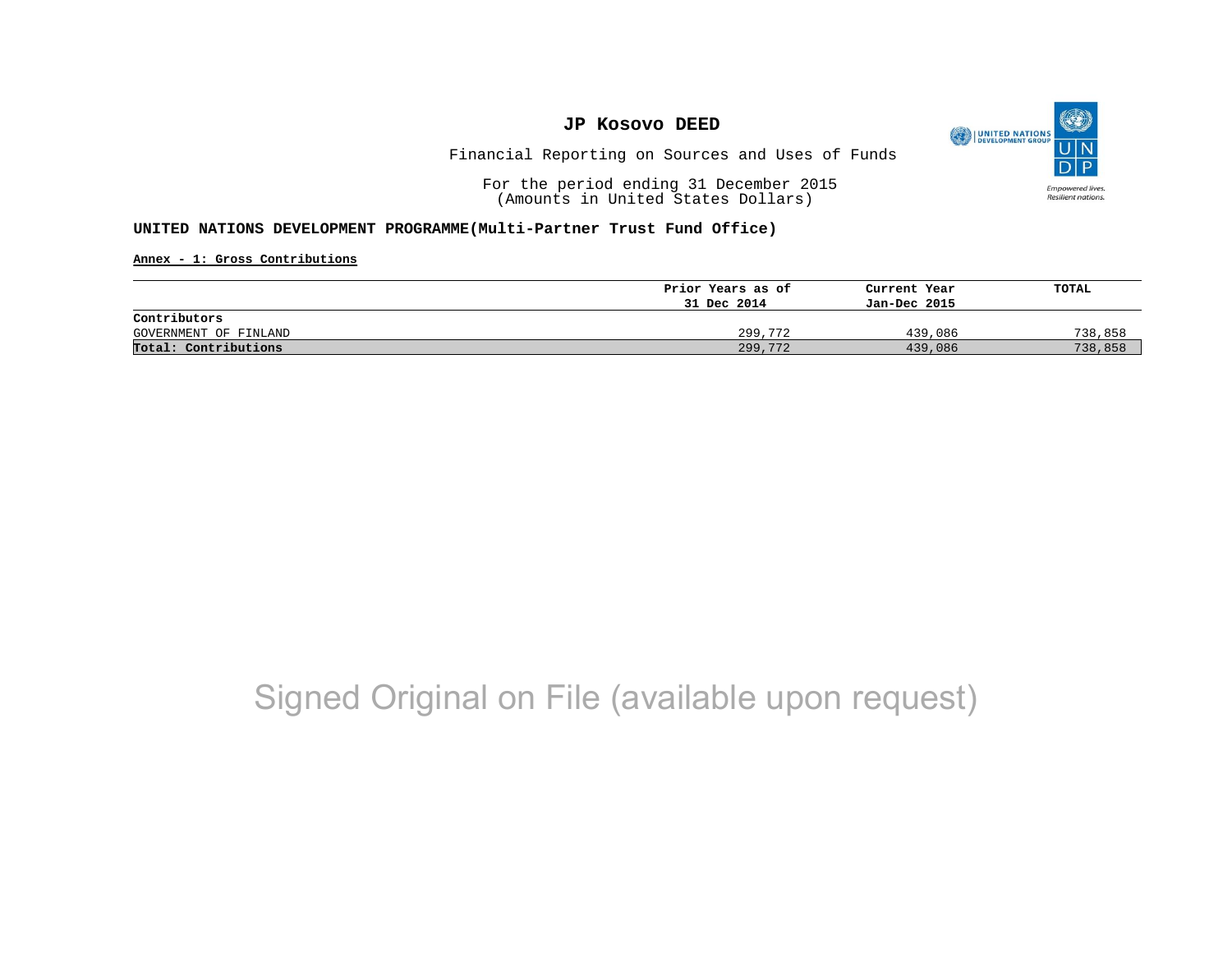

Financial Reporting on Sources and Uses of Funds

For the period ending 31 December 2015 (Amounts in United States Dollars)

#### **UNITED NATIONS DEVELOPMENT PROGRAMME(Multi-Partner Trust Fund Office)**

#### **Annex - 2: Transfers to Participating Organizations**

|                                                | Prior Years as of | Current Year | TOTAL   |
|------------------------------------------------|-------------------|--------------|---------|
|                                                | 31 Dec 2014       | Jan-Dec 2015 |         |
| IOM                                            | 137,380           | 201,785      | 339,165 |
| <b>UNDP</b>                                    | 158,574           | 232,910      | 391,484 |
|                                                |                   |              |         |
| Total Transfers to Participating Organizations | 295,954           | 434,695      | 730,649 |

## Signed Original on File (available upon request)